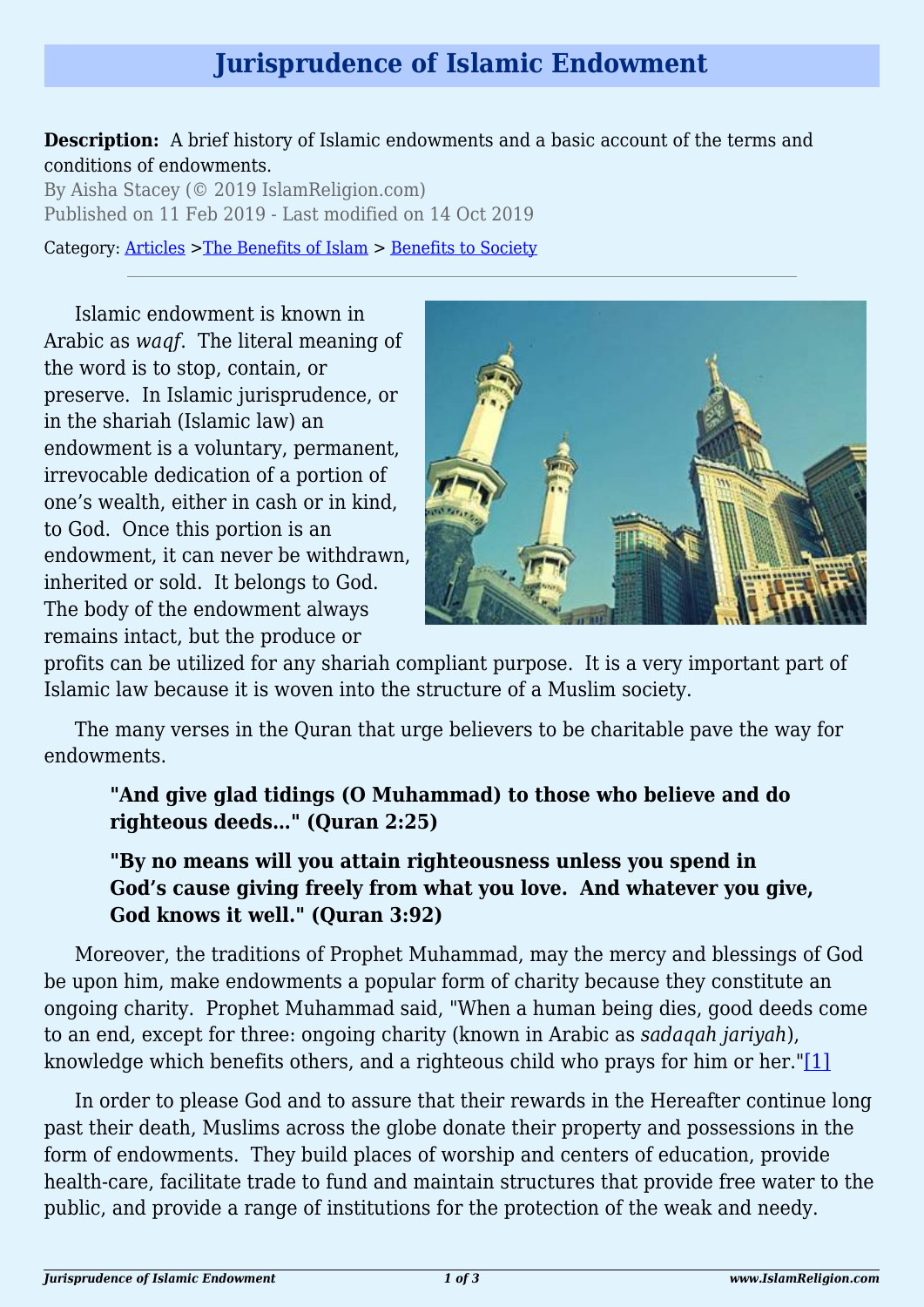The practice of endowment developed with the Islamic society. At first, endowments were simple assets such as farmlands, wells, and orchards. A famous example of an endowment property is the Well of Uthman in Medina, founded in the first year after migration. This well originally belonged to someone who was selling water to the poor at an exorbitant price. Prophet Muhammad promised Paradise to the one who would buy the well and endow it to the city. $[2]$  When Uthman heard this, he purchased the well in two installments, at a high price. The well was registered as an endowment and all the people of Medina, Muslim and non-Muslim alike, were allowed to draw water from it for free. This well still exists and is used till today.

<span id="page-1-1"></span><span id="page-1-0"></span>Umar ibn al-Khattab also founded a noteworthy endowment. Umar acquired a valuable piece of land and asked Prophet Muhammad to advise him on what he should do with it. Prophet Muhammad said, "If you wish you can keep it as an endowment to be used for charitable purposes." $[3]$  So, Umar gave the land as an endowment. Thus the land could not be sold nor given away either as a present or a bequest, but its yield would, in perpetuity, be used for lawful Islamic charitable purposes, for example feeding the poor, using the profits to emancipate slaves, or other charitable acts necessary at the time.

Laws specifically relating to endowments developed in the 7th to 9th centuries. In 919 CE a financial official named Abu Bakr Muhammad made an endowment of a pond, known as Birkat Habash, and its surrounding orchards, whose revenue was to be used to operate a hydraulic complex and feed the poor. Another early endowment was the land donated for the first mosque built in Egypt by 'Amr ibn al-'As.

Throughout Islamic history, endowments have been used to support hospitals and schools, to provide relief for the poor, to maintain mosques and other religious centers, and even to endow astronomical observatories and other facilities for scientific research. Many of the historical endowment documents stipulated that the beneficiaries could be rich or poor and belong to any religion, race, or ethnicity.

### **Types of Endowments**

Generally, there are two kinds of endowments; public and private. In a private endowment, the proceeds from the endowment are designated for the offspring and descendants of the endowment's founder. In a public endowment, the proceeds are dedicated to charity and philanthropy.

Public endowments are not subject to the obligatory charity known in Islam as *zakah*.

Imam al-Nawawi said, if something is endowed for the public interest, such as for the poor, mosques, orphans and so on, there is no zakah on it, and there is no difference of scholarly opinion concerning that because it does not have a specific owner.

### **Essential Conditions for Making a Valid Endowment**

1. The person making the endowment must be competent. This means that the person must be of sound mind and have reached the age of legal maturity.